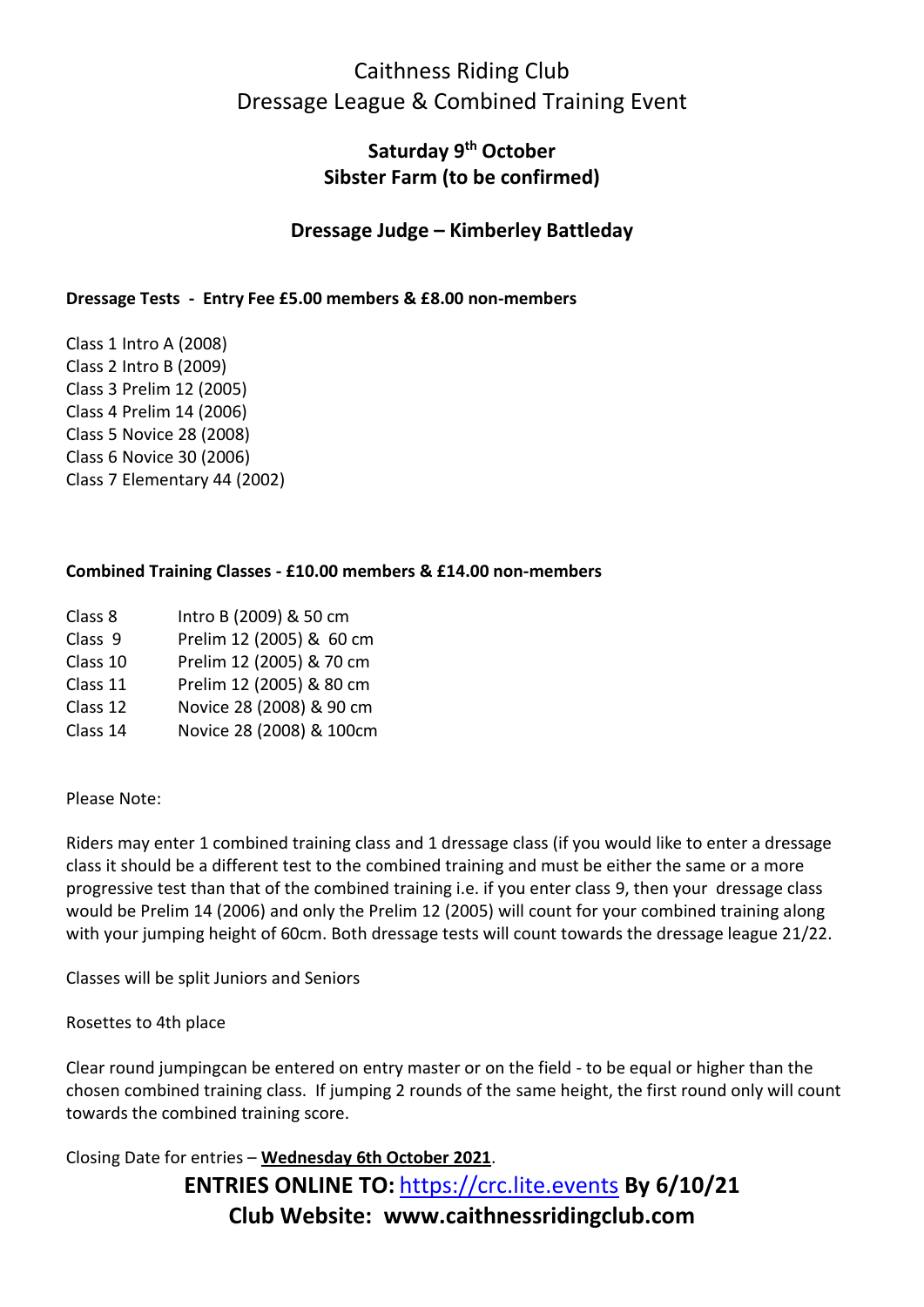# Caithness Riding Club Dressage League & Combined Training Event

For times please check the Riding Club Facebook Page on Thursday evening 7<sup>th</sup> October 2021

**HEALTH & SAFETY** The organisers of the event have taken all reasonable precautions to ensure the health & safety of everyone present. For these to be effective, everyone present must take all reasonable precautions to avoid & prevent accidents & obey the instructions of the organisers, officials & stewards**.**

All riders should have their own third-party insurance if you are not a member of a BRC club.

COVID 19 All current restrictions to be adhered to.

#### **Privacy Notice**

By entering this competition, you are giving CRC permission under GDPR to hold your personal information. For further information please see Privacy Notice on the Club Website.

Save for death or personal injury caused by negligence of the organisers or anyone for whom they are in law responsible, neither the organisers of any event to which these rules apply, nor any agent, employee or representative of these bodies accepts any liability for any accident, loss, damage, injury or illness to horses, owners, riders, spectators, land, cars, their contents and accessories, or any other person or property whatsoever, whether caused by their negligence, breach of contract or in any other way whatsoever.

#### *Additional Information*

- The competition will be run under British Riding Club Rules.
- Copies of the rules for all phases are available from British Riding Club web site (BRC Handbook available on Club website also).
- All entries are accepted at the committee's discretion, no nomination entries, all horses and riders must be named.
- Winter Dressage League Eligibility Rules Riders are asked to enter classes appropriate to the combination's ability and experience. Riders underestimating their horses' ability may be asked to consider completing the test HC and entering the next appropriate class.
- Hard hats conforming to current BRC standards must be worn at all times when mounted anywhere in the show field, whether competing or not.
- Body protectors if worn, must comply with current BRC standards. All standards available to view on our website www.caithnessrc.weebly.com
- The Show Committee or any of its assistants or stewards shall be in no way responsible for any loss, injury or damage that may happen to Exhibitors or their assistants or other member of the public, or to any animal or property or to any vehicle brought into the Showground or leaving same.
- The Judge's decision is final.

# **ENTRIES ONLINE TO:** [https://crc.lite.events](https://crc.lite.events/) **By 6/10/21 Club Website: www.caithnessridingclub.com**